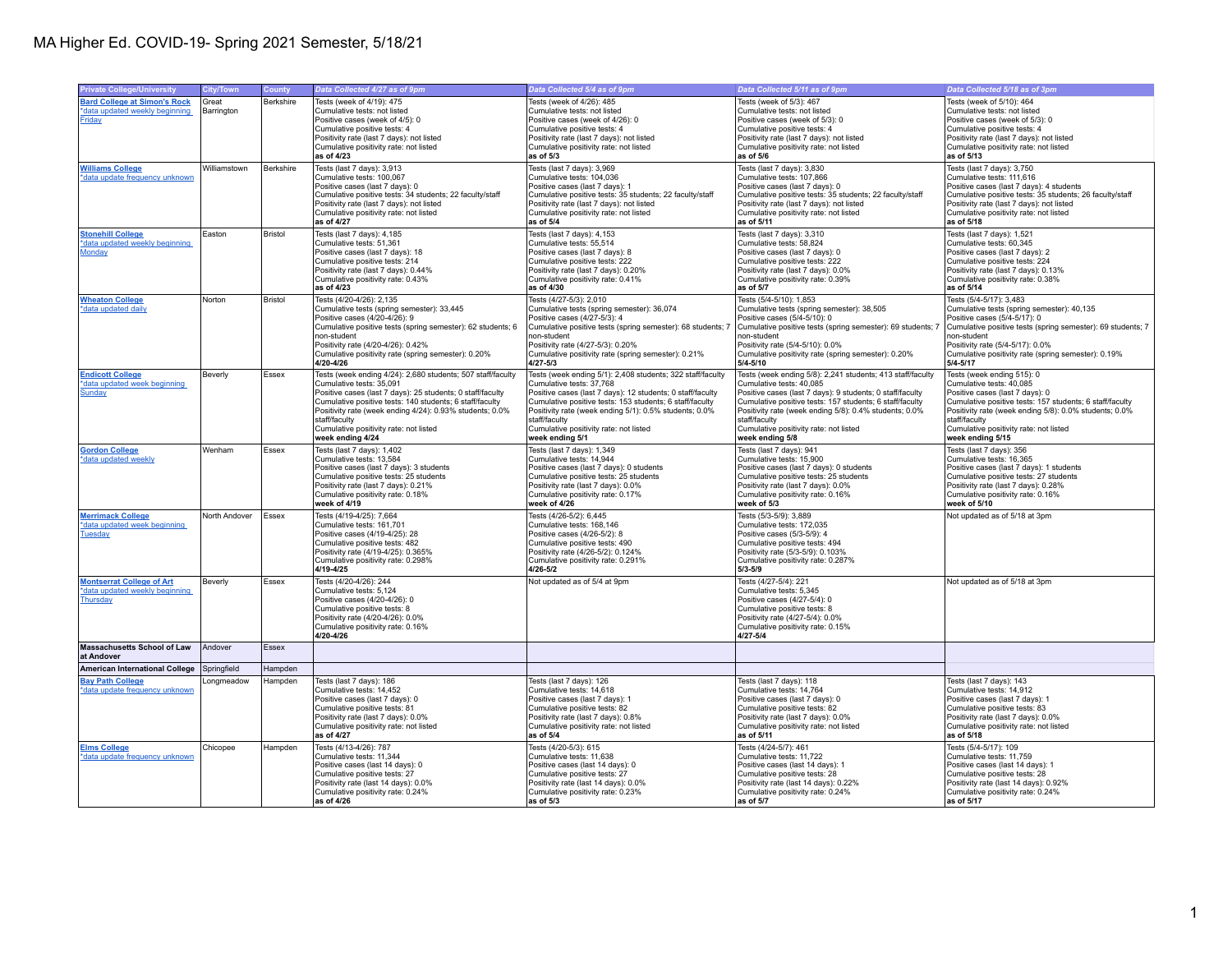| <b>Private College/University</b>                | City/Town     | County    | Data Collected 4/27 as of 9pm                                                                     | Data Collected 5/4 as of 9pm                                                                      | Data Collected 5/11 as of 9pm                                                                     | Data Collected 5/18 as of 3pm                                                                 |
|--------------------------------------------------|---------------|-----------|---------------------------------------------------------------------------------------------------|---------------------------------------------------------------------------------------------------|---------------------------------------------------------------------------------------------------|-----------------------------------------------------------------------------------------------|
| <b>Springfield College</b>                       | Springfield   | Hampden   | Tests (last 7 days): 1,327                                                                        | Tests (last 7 days): 1,221                                                                        | Tests (last 7 days): 1,103                                                                        | Tests (last 7 days): 371                                                                      |
| data update frequency unknown                    |               |           | Cumulative tests: 30,572                                                                          | Cumulative tests: 32,966                                                                          | Cumulative tests: 35,082                                                                          | Cumulative tests: 36,263                                                                      |
|                                                  |               |           | Positive cases (last 7 days): 8                                                                   | Positive cases (last 7 days): 9                                                                   | Positive cases (last 7 days): 7                                                                   | Positive cases (last 7 days): unlisted                                                        |
|                                                  |               |           | Cumulative positive tests: 222                                                                    | Cumulative positive tests: 249                                                                    | Cumulative positive tests: 260                                                                    | Cumulative positive tests: 261                                                                |
|                                                  |               |           | Positivity rate (last 7 days): 0.60%                                                              | Positivity rate (last 7 days): 0.74%                                                              | Positivity rate (last 7 days): 0.63%                                                              | Positivity rate (last 7 days): 0.63%                                                          |
|                                                  |               |           | Cumulative positivity rate: 0.96%<br>as of 4/26                                                   | Cumulative positivity rate: 0.76%<br>as of 5/3                                                    | Cumulative positivity rate: 0.74%<br>as of 5/10                                                   | Cumulative positivity rate: 0.72%<br>as of 5/17                                               |
| <b>Western New England</b>                       | Springfield   | Hampden   | Tests (last 7 days): not listed                                                                   | Tests (last 7 days): not listed                                                                   | Not updated as of 5/11 at 9pm                                                                     | Not updated as of 5/18 at 3pm                                                                 |
| <b>University</b>                                |               |           | Cumulative tests: 18,820                                                                          | Cumulative tests: 20,608                                                                          |                                                                                                   |                                                                                               |
| *data updated every Thursday                     |               |           | Positive cases (last 7 days): not listed                                                          | Positive cases (last 7 days): not listed                                                          |                                                                                                   |                                                                                               |
|                                                  |               |           | Cumulative positive tests: 333                                                                    | Cumulative positive tests: 343                                                                    |                                                                                                   |                                                                                               |
|                                                  |               |           | Positivity rate (last 7 days): not listed                                                         | Positivity rate (last 7 days): not listed                                                         |                                                                                                   |                                                                                               |
|                                                  |               |           | Cumulative positivity rate: not listed<br>as of 4/23                                              | Cumulative positivity rate: not listed<br>as of 4/30                                              |                                                                                                   |                                                                                               |
| <b>Amherst College</b>                           | Amherst       | Hampshire | Tests (last 7 days): not listed                                                                   | Tests (last 7 days): not listed                                                                   | Tests (last 7 days): not listed                                                                   | Tests (last 7 days): not listed                                                               |
| *data updated M-F, week                          |               |           | Cumulative tests: 49,691                                                                          | Cumulative tests: 54,512                                                                          | Cumulative tests: 59,048                                                                          | Cumulative tests: 63,419                                                                      |
| beginning Sunday                                 |               |           | Positive cases (last 7 days): not listed                                                          | Positive cases (last 7 days): not listed                                                          | Positive cases (last 7 days): not listed                                                          | Positive cases (last 7 days): not listed                                                      |
|                                                  |               |           | Cumulative positive tests: 21 students; 1 faculty; 10 staff                                       | Cumulative positive tests: 21 students; 1 faculty; 11 staff                                       | Cumulative positive tests: 21 students; 1 faculty; 11 staff                                       | Cumulative positive tests: 21 students; 1 faculty; 12 staff                                   |
|                                                  |               |           | Positivity rate (last 14 days): 0.01%                                                             | Positivity rate (last 14 days): 0.02%                                                             | Positivity rate (last 14 days): 0.01%                                                             | Positivity rate (last 14 days): 0.01%                                                         |
|                                                  |               |           | Cumulative positivity rate: not listed<br>as of 4/27                                              | Cumulative positivity rate: not listed<br>as of 5/4                                               | Cumulative positivity rate: not listed<br>as of 5/11                                              | Cumulative positivity rate: not listed<br>as of 5/18                                          |
| <b>Mount Holyoke College</b>                     | South Hadley  | Hampshire | Tests (last 7 days): 1,410 students; 513 employees                                                | Tests (last 7 days): 1,390 students; 523 employees                                                | Tests (last 7 days): 957 students; 424 employees                                                  | Tests (last 7 days): 523 students; 355 employees                                              |
| *data updated M-F                                |               |           | Cumulative tests: 40.389                                                                          | Cumulative tests: 42.334                                                                          | Cumulative tests: 44.242                                                                          | Cumulative tests: 45.541                                                                      |
|                                                  |               |           | Positive cases (last 7 days): 0 student; 0 employee;                                              | Positive cases (last 7 days): 0 student; 0 employee;                                              | Positive cases (last 7 days): 0 student; 1 employee;                                              | Positive cases (last 7 days): 0 student; 1 employee;                                          |
|                                                  |               |           | 0 affiliate                                                                                       | 0 affiliate                                                                                       | 0 affiliate                                                                                       | 0 affiliate                                                                                   |
|                                                  |               |           | Cumulative positive tests: 46                                                                     | Cumulative positive tests: 46                                                                     | Cumulative positive tests: 47                                                                     | Cumulative positive tests: 48                                                                 |
|                                                  |               |           | Positivity rate (last 7 days): 0.0% for students;<br>0.0% for employees                           | Positivity rate (last 7 days): 0.0% for students;<br>0.0% for employees                           | Positivity rate (last 7 days): 0.0% for students;<br>0.236% for employees                         | Positivity rate (last 7 days): 0.0% for students;<br>0.282% for employees                     |
|                                                  |               |           | Cumulative positivity rate: 0.114%                                                                | Cumulative positivity rate: 0.109%                                                                | Cumulative positivity rate: 0.106%                                                                | Cumulative positivity rate: 0.105%                                                            |
|                                                  |               |           | as of 4/26                                                                                        | as of 5/3                                                                                         | as of 5/10                                                                                        | as of 5/18                                                                                    |
| <b>Smith College</b>                             | Northampton   | Hampshire | Tests (last 7 days): 4,802                                                                        | Tests (last 7 days): 4,666                                                                        | Tests (last 7 days): 5,098                                                                        | Tests (last 7 days): 4,487                                                                    |
| *data updated twice weekly                       |               |           | Cumulative tests: 82.225                                                                          | Cumulative tests: 86.891                                                                          | Cumulative tests: 91.553                                                                          | Cumulative tests: 95.327                                                                      |
|                                                  |               |           | Positive cases (last 7 days): 2<br>Cumulative positive tests: 15 students; 33 employees           | Positive cases (last 7 days): 1<br>Cumulative positive tests: 16 students; 33 employees           | Positive cases (last 7 days): 1<br>Cumulative positive tests: 17 students; 33 employees           | Positive cases (last 7 days): 0<br>Cumulative positive tests: 17 students; 33 employees       |
|                                                  |               |           | Positivity rate (last 14 days): 0.07%                                                             | Positivity rate (last 14 days): 0.04%                                                             | Positivity rate (last 14 days): 0.04%                                                             | Positivity rate (last 14 days): 0.01%                                                         |
|                                                  |               |           | Cumulative positivity rate: not listed                                                            | Cumulative positivity rate: not listed                                                            | Cumulative positivity rate: not listed                                                            | Cumulative positivity rate: not listed                                                        |
|                                                  |               |           | as of 4/26                                                                                        | as of $5/3$                                                                                       | as of 5/10                                                                                        | as of 5/17                                                                                    |
| <b>Hampshire College</b>                         | Amherst       | Hampshire | Tests (4/16-4/22): 534                                                                            | Tests (4/23-4/29): 501                                                                            | Tests (4/30-5/6): 170                                                                             | Tests (5/7-5/13): 363                                                                         |
| *data updated week beginning                     |               |           | Cumulative tests: 7,855                                                                           | Cumulative tests: 8,356                                                                           | Cumulative tests: 8,526                                                                           | Cumulative tests: 8,889                                                                       |
| Wednesday                                        |               |           | Positive cases (4/16-4/22): 1<br>Cumulative positive tests: 7                                     | Positive cases (4/23-4/29): 0<br>Cumulative positive tests: 8                                     | Positive cases (4/30-5/6): 0<br>Cumulative positive tests: 8                                      | Positive cases (5/7-5/13): 0<br>Cumulative positive tests: 8                                  |
|                                                  |               |           | Positivity rate (4/16-4/22): 0.09%                                                                | Positivity rate (4/23-4/29): 0.0%                                                                 | Positivity rate (4/30-5/6): 0.0%                                                                  | Positivity rate (5/7-5/13): 0.0%                                                              |
|                                                  |               |           | Cumulative positivity rate: 0.10%                                                                 | Cumulative positivity rate: 0.10%                                                                 | Cumulative positivity rate: 0.09%                                                                 | Cumulative positivity rate: 0.09%                                                             |
|                                                  |               |           | $4/16 - 4/22$                                                                                     | 4/23-4/29                                                                                         | $4/30 - 5/6$                                                                                      | $5/7 - 5/13$                                                                                  |
| <b>Bentley University</b>                        | Waltham       | Middlesex | Tests (4/20-4/22): 3.069                                                                          | Tests (4/23-4/30): 3,582                                                                          | Tests (last 7 days): 1,622                                                                        | Tests (last 7 days): 563                                                                      |
| data update frequency unknown                    |               |           | Cumulative tests: 61,801<br>Positive cases (last 7 days): not listed                              | Cumulative tests: 65,383<br>Positive cases (last 7 days): not listed                              | Cumulative tests (Summer 2021): 986<br>Positive cases (last 7 days): 3                            | Cumulative tests (Summer 2021): 1,260<br>Positive cases (last 7 days): 0                      |
|                                                  |               |           | Cumulative positive tests: 361                                                                    | Cumulative positive tests: 363                                                                    | Cumulative positive tests (Summer 2021): 3                                                        | Cumulative positive tests (Summer 2021): 1                                                    |
|                                                  |               |           | Positivity rate (7 day average): 0.12%                                                            | Positivity rate (7 day average): 0.06%                                                            | Positivity rate: 0.10%                                                                            | Positivity rate: 0.08%                                                                        |
|                                                  |               |           | Cumulative positivity rate: 0.60%                                                                 | Cumulative positivity rate: 0.57%                                                                 | Cumulative positivity rate: not listed                                                            | Cumulative positivity rate: not listed                                                        |
|                                                  |               |           | as of 4/22                                                                                        | as of 5/2                                                                                         | as of 5/11                                                                                        | as of 5/18                                                                                    |
| <b>Boston College</b><br>*data updated T-F, week | Chestnut Hill | Middlesex | Tests (4/19-4/25): 11,780<br>Cumulative tests: 320,634                                            | Tests (4/26-5/2): 11,380<br>Cumulative tests: 332,014                                             | Tests (5/3-5/9): 10,132<br>Cumulative tests: 342,146                                              | Tests (5/10-5/16): 8,756<br>Cumulative tests: 352,228                                         |
| beginning Monday                                 |               |           | Positive cases (4/19-4/25): 21                                                                    | Positive cases (4/26-5/2): 21                                                                     | Positive cases (5/3-5/9): 10                                                                      | Positive cases (5/10-5/16): 5                                                                 |
|                                                  |               |           | Cumulative positive tests: 1,253                                                                  | Cumulative positive tests: 1,274                                                                  | Cumulative positive tests: 1,284                                                                  | Cumulative positive tests: 1,289                                                              |
|                                                  |               |           | Positivity rate (4/19-4/25): 0.17%                                                                | Positivity rate (4/26-5/2): 0.18%                                                                 | Positivity rate (5/3-5/9): 0.09%                                                                  | Positivity rate (5/10-5/16): 0.05%                                                            |
|                                                  |               |           | Cumulative positivity rate: 0.39%<br>4/19-4/25                                                    | Cumulative positivity rate: 0.38%<br>$4/26 - 5/2$                                                 | Cumulative positivity rate: 0.37%<br>$5/3 - 5/9$                                                  | Cumulative positivity rate: 0.36%<br>$5/10 - 5/16$                                            |
| <b>Brandeis University</b>                       | Waltham       | Middlesex | Tests (week of 4/18): 6,310                                                                       | Tests (week of 4/25): 5,922                                                                       | Tests (week of 5/2): 5,892                                                                        | Tests (week of 5/9): 5,057                                                                    |
| *data updated daily, week                        |               |           | Cumulative tests: 129,384 students; 46,423 faculty/staff                                          | Cumulative tests: 133,948 students; 47,775 faculty/staff                                          | Cumulative tests: 138,196 students; 49,487 faculty/staff                                          | Cumulative tests: 141,636 students; 50,976 faculty/staff                                      |
| beginning Sunday                                 |               |           | Positive cases (week of 4/18): 1 students; 1 faculty/staff                                        | Positive cases (week of 4/25): 0 students; 2 faculty/staff                                        | Positive cases (week of 5/2): 0 students; 2 faculty/staff                                         | Positive cases (week of 5/9): 0 students; 0 faculty/staff                                     |
|                                                  |               |           | Cumulative positive tests: not listed                                                             | Cumulative positive tests: not listed                                                             | Cumulative positive tests: not listed                                                             | Cumulative positive tests: not listed                                                         |
|                                                  |               |           | Positivity rate (last 7 days): 0.03%                                                              | Positivity rate (last 7 days): 0.03%                                                              | Positivity rate (last 7 days): 0.03%                                                              | Positivity rate (last 7 days): 0.0%                                                           |
|                                                  |               |           | Cumulative positivity rate: not listed<br>week of 4/18                                            | Cumulative positivity rate: not listed<br>week of 4/25                                            | Cumulative positivity rate: not listed<br>week of 5/2                                             | Cumulative positivity rate: not listed<br>week of 5/9                                         |
| <b>Cambridge College</b>                         | Cambridge     | Middlesex |                                                                                                   |                                                                                                   |                                                                                                   |                                                                                               |
| <b>Harvard University</b>                        | Cambridge     | Middlesex | Tests (last 7 days): 17,225                                                                       | Tests (last 7 days): 16,242                                                                       | Tests (last 7 days): 11,886                                                                       | Tests (last 7 days): 13,251                                                                   |
| *data updated daily                              |               |           | Cumulative tests: 133,913 students; 267,405 faculty/staff                                         | Cumulative tests: 138,814 students; 275,882 faculty/staff                                         | Cumulative tests: 142,455 students; 282,650 faculty/staff                                         | Cumulative tests: 146,689 undergrad students; 178,063                                         |
|                                                  |               |           | Positive cases (last 7 days): 17                                                                  | Positive cases (last 7 days): 5                                                                   | Positive cases (last 7 days): 2                                                                   | grad students; 292,689 faculty/staff                                                          |
|                                                  |               |           | Cumulative positive tests: 96 undergraduate students; 288<br>graduate students; 564 faculty/staff | Cumulative positive tests: 96 undergraduate students; 290<br>graduate students; 568 faculty/staff | Cumulative positive tests: 96 undergraduate students; 290<br>graduate students; 572 faculty/staff | Positive cases (last 7 days): 2<br>Cumulative positive tests: 97 undergrad students; 291 grad |
|                                                  |               |           | Positivity rate (last 7 days): 0.10%                                                              | Positivity rate (last 7 days): 0.03%                                                              | Positivity rate (last 7 days): 0.02%                                                              | students; 573 faculty/staff                                                                   |
|                                                  |               |           | Cumulative positivity rate: not listed                                                            | Cumulative positivity rate: not listed                                                            | Cumulative positivity rate: not listed                                                            | Positivity rate (last 7 days): 0.02%                                                          |
|                                                  |               |           | as of 4/26                                                                                        | as of 5/3                                                                                         | as of 5/9                                                                                         | Cumulative positivity rate: not listed                                                        |
|                                                  |               |           |                                                                                                   |                                                                                                   |                                                                                                   | as of 5/18                                                                                    |
| <b>Harvard Extension School</b>                  | Cambridge     | Middlesex |                                                                                                   |                                                                                                   |                                                                                                   |                                                                                               |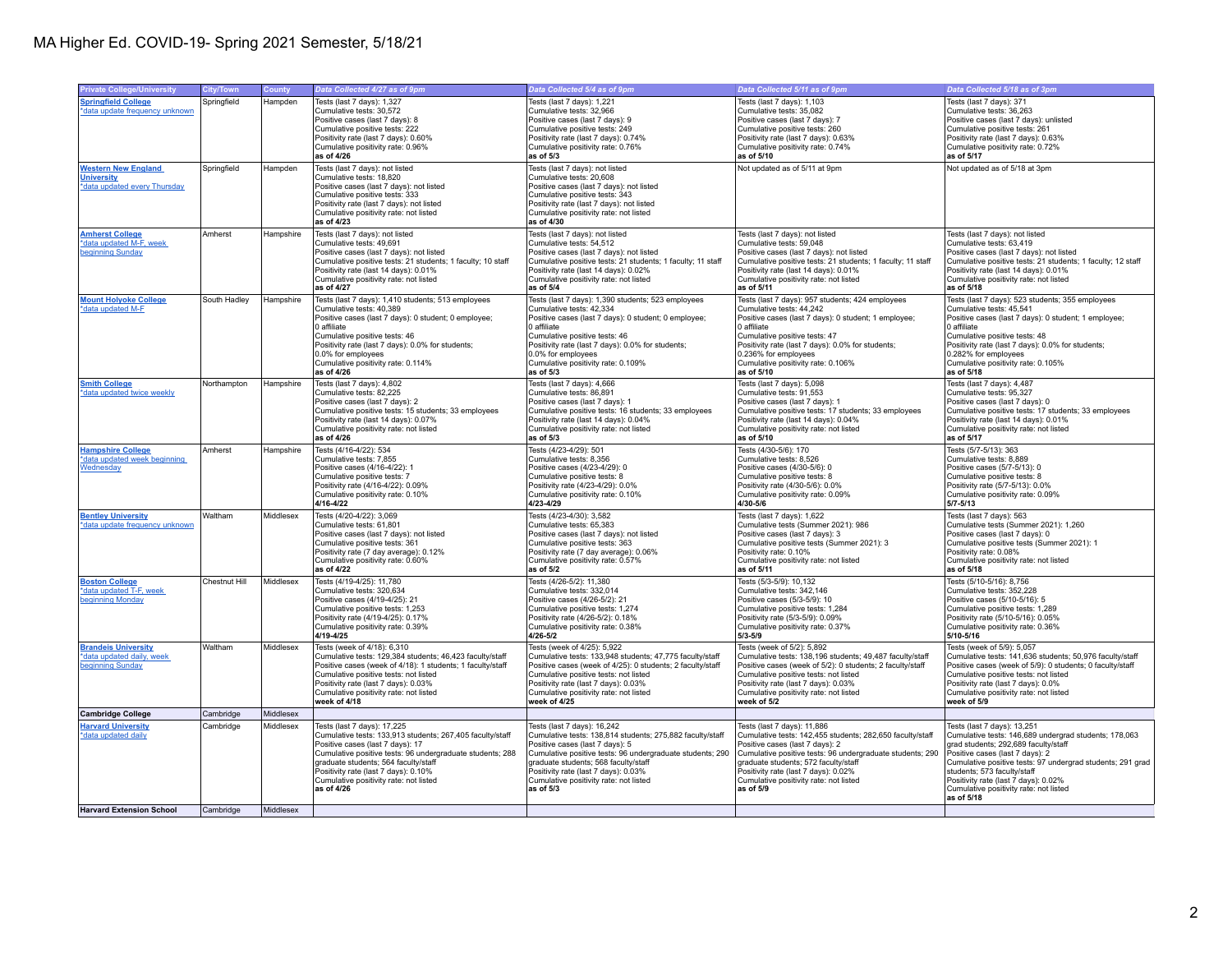| <b>Private College/University</b>  | <b>City/Town</b> | <b>County</b> | Data Collected 4/27 as of 9pm                                    | Data Collected 5/4 as of 9pm                              | Data Collected 5/11 as of 9pm                               | Data Collected 5/18 as of 3pm                             |
|------------------------------------|------------------|---------------|------------------------------------------------------------------|-----------------------------------------------------------|-------------------------------------------------------------|-----------------------------------------------------------|
| <b>Lasell College</b>              | Newton           | Middlesex     | Tests (last 7 days); not listed                                  | Tests (last 7 days); not listed                           | Tests (last 7 days): not listed                             | Tests (last 7 days); not listed                           |
| *data updated daily                |                  |               | Cumulative tests: 17,822 students; 4,383 employees; 1,828        | Cumulative tests: 19,228 students; 4,694 employees; 1,960 | Cumulative tests: 19,669 students; 4,796 employees; 1,560   | Cumulative tests: 20,342 students; 4,902 employees; 2,061 |
|                                    |                  |               | other                                                            | other                                                     | other                                                       | other                                                     |
|                                    |                  |               | Positive cases (last 7 days): 3                                  | Positive cases (last 7 days): 0                           | Positive cases (last 7 days): 0                             | Positive cases (last 7 days): 1                           |
|                                    |                  |               | Cumulative positive tests: 37 students; 12 employees; 12         | Cumulative positive tests: 38 students; 12 employees; 12  | Cumulative positive tests: 38 students; 12 employees; 12    | Cumulative positive tests: 39 students; 12 employees; 12  |
|                                    |                  |               | other/village                                                    | other/village                                             | other/village                                               | other/village                                             |
|                                    |                  |               | Positivity rate (average daily): 0.31%                           | Positivity rate (average daily): 0.29%                    | Positivity rate (average daily): 0.28%                      | Positivity rate (average daily): 0.26%                    |
|                                    |                  |               | Cumulative positivity rate: 0.24%                                | Cumulative positivity rate: 0.23%                         | Cumulative positivity rate: 0.22%                           | Cumulative positivity rate: 0.22%                         |
|                                    |                  |               | as of 4/26                                                       | as of 5/3                                                 | as of 5/10                                                  | as of 5/17                                                |
| <b>Lesley University</b>           | Cambridge        | Middlesex     |                                                                  |                                                           |                                                             |                                                           |
| <b>Massachusetts Institute of</b>  | Cambridge        | Middlesex     | Tests (last 7 days): 10,094 students; 6,393 employees;           | Tests (last 7 days): 10,147 students; 6,800 employees;    | Tests (last 7 days): 9,927 students; 6,536 employees;       | Tests (last 7 days): 11,037 students; 7,362 employees;    |
| <b>Technology</b>                  |                  |               | 2,023 affiliates                                                 | 2,107 affiliates                                          | 1,991 affiliates                                            | 2,234 affiliates                                          |
| *data updated daily                |                  |               | Cumulative tests: 290,008 students; 234,358 employees;           | Cumulative tests: 301,895 students; 242,454 employees;    | Cumulative tests: 313,514 students; 249,896 employees;      | Cumulative tests: 326,501 students; 258,583 employees;    |
|                                    |                  |               | 66,313 affiliates                                                | 68,797 affiliates                                         | 71,088 affiliates                                           | 73,653 affiliates                                         |
|                                    |                  |               | Positive cases (last 7 days): 3 students; 3 employees; 7         | Positive cases (last 7 days): 3 students; 0 employees; 2  | Positive cases (last 7 days): 1 students; 3 employees; 1    | Positive cases (last 7 days): 0 students; 2 employees; 1  |
|                                    |                  |               | affiliates                                                       | affiliates                                                | affiliates                                                  | affiliates                                                |
|                                    |                  |               | Cumulative positive tests: 426 students; 432 employees;          | Cumulative positive tests: 431 students; 433 employees;   | Cumulative positive tests: 432 students; 436 employees;     | Cumulative positive tests: 435 students; 441 employees;   |
|                                    |                  |               | 188 affiliates                                                   | 190 affiliates                                            | 192 affiliates                                              | 194 affiliates                                            |
|                                    |                  |               | Positivity rate (last 7 days): 0.03% students; 0.05%             | Positivity rate (last 7 days): 0.03% students; 0.0%       | Positivity rate (last 7 days): 0.01% students; 0.05%        | Positivity rate (last 7 days): 0.0% students; 0.03%       |
|                                    |                  |               | employees; 0.35% affiliates                                      | employees; 0.09% affiliates                               | employees; 0.05% affiliates                                 | employees; 0.04% affiliates                               |
|                                    |                  |               | Cumulative positivity rate: 0.15% students; 0.18%                | Cumulative positivity rate: 0.14% students; 0.18%         | Cumulative positivity rate: 0.14% students; 0.17%           | Cumulative positivity rate: 0.13% students; 0.17%         |
|                                    |                  |               | employees; 0.28% affiliates                                      | employees; 0.28% affiliates                               | employees; 0.27% affiliates                                 | employees; 0.26% affiliates                               |
|                                    |                  |               | as of $4/26$                                                     | as of 5/4                                                 | as of 5/10                                                  | as of $5/18$                                              |
| <b>Regis College</b>               | Weston           | Middlesex     | Tests (4/18-4/24): 964                                           | Tests (4/25-5/1): 677                                     | Tests (5/2-5/8): 294                                        | Tests (5/9-5/15): 267                                     |
| *data updated on Wednesday         |                  |               | Cumulative tests: 20.304                                         | Cumulative tests: 20,973                                  | Cumulative tests: 21,262                                    | Cumulative tests: 21.524                                  |
|                                    |                  |               | Positive cases (4/18-4/24): 2                                    | Positive cases (4/25-5/1): 0                              | Positive cases (5/2-5/8): 1                                 | Positive cases (5/9-5/15): 0                              |
|                                    |                  |               | Cumulative positive tests: 71                                    | Cumulative positive tests: 71                             | Cumulative positive tests: 71                               | Cumulative positive tests: 71                             |
|                                    |                  |               | Positivity rate (last 7 days): not listed                        | Positivity rate (last 7 days): not listed                 | Positivity rate (last 7 days): not listed                   | Positivity rate (last 7 days): not listed                 |
|                                    |                  |               | Cumulative positivity rate: not listed                           | Cumulative positivity rate: not listed                    | Cumulative positivity rate: not listed                      | Cumulative positivity rate: not listed                    |
|                                    |                  |               | 4/18-4/24                                                        | 4/25-5/1                                                  | $5/2 - 5/8$                                                 | $5/9 - 5/15$                                              |
| <b>Tufts University</b>            | Medford          | Middlesex     | Tests (last 7 days): 15,593                                      | Tests (last 7 days): 15,390                               | Tests (last 7 days): 14,881                                 | Tests (last 7 days): 9,698                                |
| *data updated daily                |                  |               | Cumulative tests: 528.494                                        | Cumulative tests: 543.885                                 | Cumulative tests: 558.766                                   | Cumulative tests: 568.496                                 |
|                                    |                  |               | Positive cases (last 7 days): 6                                  | Positive cases (last 7 days): 11                          | Positive cases (last 7 days): 21                            | Positive cases (last 7 days): 3                           |
|                                    |                  |               | Cumulative positive tests: 752                                   | Cumulative positive tests: 763                            | Cumulative positive tests: 784                              | Cumulative positive tests: 788                            |
|                                    |                  |               | Positivity rate (last 7 days): 0.04%                             | Positivity rate (last 7 days): 0.07%                      | Positivity rate (last 7 days): 0.14%                        | Positivity rate (last 7 days): 0.03%                      |
|                                    |                  |               | Cumulative positivity rate: 0.14%                                | Cumulative positivity rate: 0.14%                         | Cumulative positivity rate: 0.14%                           | Cumulative positivity rate: 0.14%                         |
|                                    |                  |               | as of 4/25                                                       | as of 5/2                                                 | as of 5/9                                                   | as of 5/16                                                |
| <b>Babson College</b>              | Norfolk          | Norfolk       | Tests (4/17-4/23): 3,138                                         | Tests (4/25-5/1): 3,037                                   | Tests (5/1-5/7): 1,512                                      | Summer                                                    |
| *data updated on Friday            |                  |               | Cumulative tests: 57,654                                         | Cumulative tests: 60,692                                  | Cumulative tests: 62,189                                    |                                                           |
|                                    |                  |               | Positive cases (4/17-4/23): 4 students; 0 employees;             | Positive cases (4/25-5/1): 5 students; 0 employees;       | Positive cases (5/1-5/7): 0 students; <3 employees;         |                                                           |
|                                    |                  |               | < 3 service providers                                            | 0 service providers                                       | 0 service providers                                         |                                                           |
|                                    |                  |               | Cumulative positive tests: 291 students; 19 employees; 15        | Cumulative positive tests: 296 students; 19 employees; 15 | Cumulative positive tests: 296 students; 20 employees; 15   |                                                           |
|                                    |                  |               | service providers                                                | service providers                                         | service providers                                           |                                                           |
|                                    |                  |               | Positivity rate (last 7 days): 0.19%                             | Positivity rate (last 7 days): 0.16%                      | Positivity rate (last 7 days): 0.07%                        |                                                           |
|                                    |                  |               | Cumulative positivity rate: 0.57%                                | Cumulative positivity rate: 0.55%                         | Cumulative positivity rate: 0.53%                           |                                                           |
|                                    |                  |               | 4/17-4/23                                                        | $4/25 - 5/1$                                              | $5/1 - 5/7$                                                 |                                                           |
| <b>Curry College</b>               | Milton           | Norfolk       | Tests (last 7 days): 1,644                                       | Tests (last 7 days): 1,708                                | Tests (last 7 days): 1,517                                  | Tests (last 7 days): 1,071                                |
| *data updated week beginning       |                  |               | Cumulative tests: 48,797                                         | Cumulative tests: 50,505                                  | Cumulative tests: 52,022                                    | Cumulative tests: 53,093                                  |
| Thursday                           |                  |               | Positive cases (last 7 days): 1                                  | Positive cases (last 7 days): 3                           | Positive cases (last 7 days): 5                             | Positive cases (last 7 days): 2                           |
|                                    |                  |               | Cumulative positive tests: 208                                   | Cumulative positive tests: 211                            | Cumulative positive tests: 216                              | Cumulative positive tests: 218                            |
|                                    |                  |               | Positivity rate (last 14 days): not listed                       | Positivity rate (last 14 days): not listed                | Positivity rate (last 14 days): not listed                  | Positivity rate (last 14 days): not listed                |
|                                    |                  |               | Cumulative positivity rate: not listed                           | Cumulative positivity rate: not listed                    | Cumulative positivity rate: not listed                      | Cumulative positivity rate: not listed                    |
|                                    |                  |               | as of 4/23                                                       | as of 4/30                                                | as of 5/7                                                   | as of 5/14                                                |
| <b>Dean College</b>                | Franklin         | Norfolk       | Tests (4/19-4/25): 1,311 students; 525 non-student               | Tests (4/26-5/2): 1,122 students; 515 non-student         | Tests (5/3-5/9): 236 students; 415 non-student              | Tests (5/10-5/16): 3 students; 205 non-student            |
| *data updated "weekly"             |                  |               | Cumulative tests: 17,244 students; 7,336 non-student             | Cumulative tests: 18,366 students; 7,851 non-student      | Cumulative tests: 18,602 students; 8,266 non-student        | Cumulative tests: 18,605 students; 8,471 non-student      |
|                                    |                  |               | Positive cases (4/19-4/25): 8 students; 0 non-student            | Positive cases (4/26-5/2): 12 students; 0 non-student     | Positive cases (5/3-5/9): 5 students; 0 non-student         | Positive cases (5/10-5/16): 0 students; 0 non-student     |
|                                    |                  |               | Cumulative positive tests: 46 students; 6 non-student            | Cumulative positive tests: 58 students; 6 non-student     | Cumulative positive tests: 63 students; 6 non-student       | Cumulative positive tests: 63 students; 6 non-student     |
|                                    |                  |               | Positivity rate (4/19-4/25): 0.61% students; 0.0% non-           | Positivity rate (4/26-5/2): 1.07% students; 0.0% non-     | Positivity rate (5/3-5/9): 2.12% students; 0.0% non-student | Positivity rate (5/10-5/16): 0.0% students; 0.0% non-     |
|                                    |                  |               | student                                                          | student                                                   | Cumulative positivity rate: 0.34% students; 0.07% non-      | student                                                   |
|                                    |                  |               | Cumulative positivity rate: 0.27% students; 0.08% non-           | Cumulative positivity rate: 0.32% students; 0.08% non-    | student                                                     | Cumulative positivity rate: 0.34% students; 0.07% non-    |
|                                    |                  |               | student                                                          | student                                                   | $5/3 - 5/9$                                                 | student                                                   |
|                                    |                  |               | 4/19-4/25                                                        | $4/26 - 5/2$                                              |                                                             | 5/10-5/16                                                 |
| <b>Eastern Nazarene College</b>    | Quincy           | Norfolk       | Tests (last 7 days): not listed                                  | Tests (last 7 days): not listed                           | Tests (last 7 days): not listed                             | Not updated as of 5/18 at 3pm                             |
| *data update frequency unknown     |                  |               | Cumulative tests: 4,301                                          | Cumulative tests: 4,535                                   | Cumulative tests: 4,744                                     |                                                           |
|                                    |                  |               | Positive cases (last 7 days): not listed                         | Positive cases (last 7 days): not listed                  | Positive cases (last 7 days): not listed                    |                                                           |
|                                    |                  |               | Cumulative positive tests: 58                                    | Cumulative positive tests: 61                             | Cumulative positive tests: 62                               |                                                           |
|                                    |                  |               | Positivity rate (last 7 days): not listed                        | Positivity rate (last 7 days): not listed                 | Positivity rate (last 7 days): not listed                   |                                                           |
|                                    |                  |               | Cumulative positivity rate: not listed                           | Cumulative positivity rate: not listed                    | Cumulative positivity rate: not listed                      |                                                           |
|                                    |                  |               | as of 4/23                                                       | as of 4/30                                                | as of 5/7                                                   |                                                           |
| <b>Hellenic College</b>            | <b>Brookline</b> | Norfolk       |                                                                  |                                                           |                                                             |                                                           |
| <b>Olin College of Engineering</b> | Needham          | Norfolk       | Tests (last 14 days): 437 students; 180 faculty/staff            | Tests (last 14 days): 170 students; 71 faculty/staff      | Tests (last 14 days): 235 students; 89 faculty/staff        | Tests (last 14 days): 231 students; 115 faculty/staff     |
| data update frequency unknowr      |                  |               | Cumulative tests: 5,550                                          | Cumulative tests: 5,550                                   | Cumulative tests: 6,032                                     | Cumulative tests: 6,454                                   |
|                                    |                  |               | Positive cases (last 14 days): 0 student; 0 faculty/staff        | Positive cases (last 14 days): 0 student; 0 faculty/staff | Positive cases (last 14 days): 0 student; 0 faculty/staff   | Positive cases (last 14 days): 0 student; 0 faculty/staff |
|                                    |                  |               | Cumulative positive tests: 5                                     | Cumulative positive tests: 5                              | Cumulative positive tests: 5                                | Cumulative positive tests: 5                              |
|                                    |                  |               | Positivity rate (last 7 days): 0.0% students; 0.0% faculty/staff | Positivity rate (last 7 days): 0.0% students; 0.0%        | Positivity rate (last 7 days): 0.0% students; 0.0%          | Positivity rate (last 7 days): 0.0% students; 0.0%        |
|                                    |                  |               | Cumulative positivity rate: 0.1%                                 | faculty/staff                                             | faculty/staff                                               | faculty/staff                                             |
|                                    |                  |               | as of 4/26                                                       | Cumulative positivity rate: 0.1%                          | Cumulative positivity rate: 0.1%                            | Cumulative positivity rate: 0.1%                          |
|                                    |                  |               |                                                                  | as of $5/3$                                               | as of 5/10                                                  | as of 5/18                                                |
| Quincy College                     | Quincy           | Norfolk       |                                                                  |                                                           |                                                             |                                                           |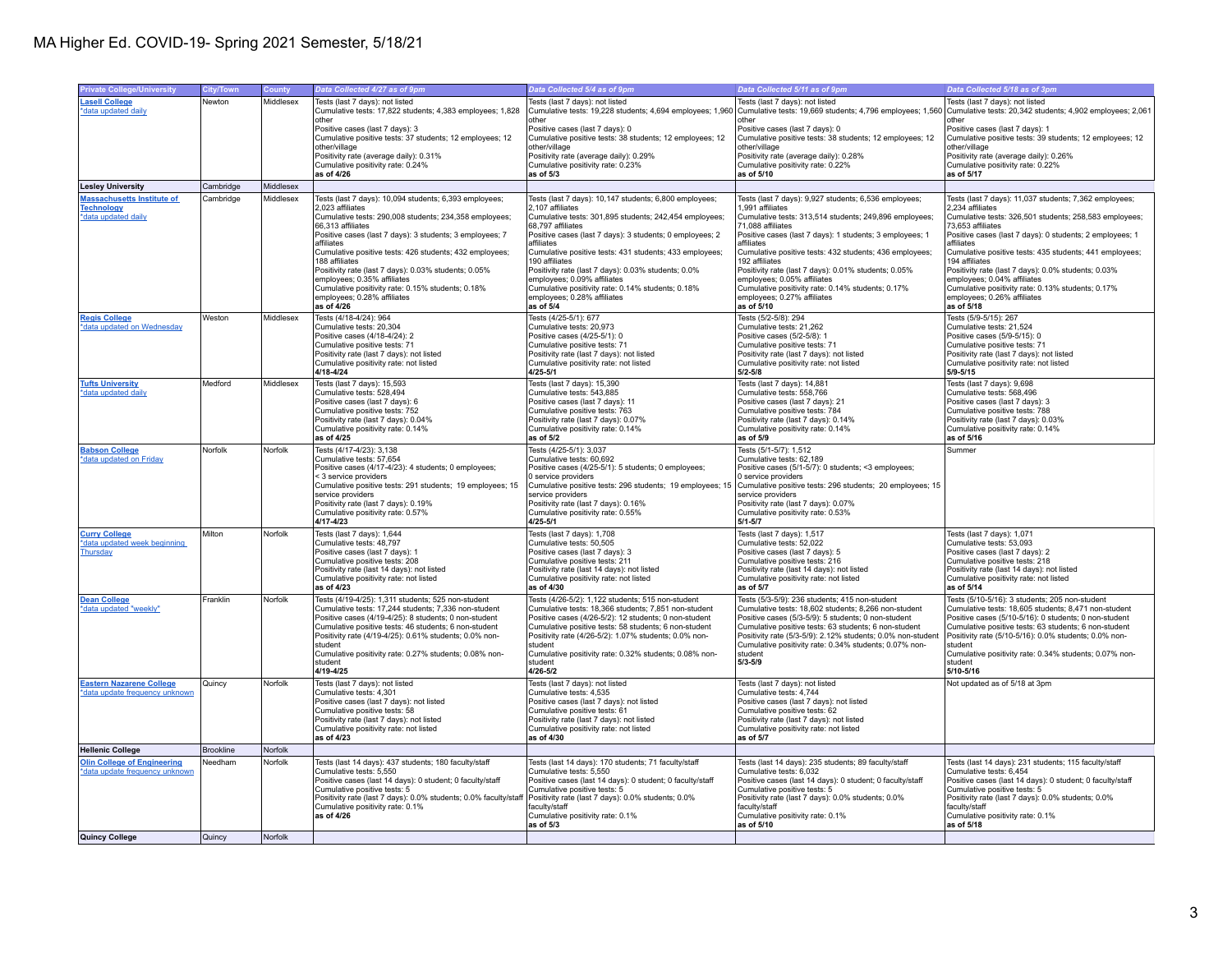| <b>Private College/University</b>                                      | City/Town                                | County             | Data Collected 4/27 as of 9pm                                                                   | Data Collected 5/4 as of 9pm                                                                   | Data Collected 5/11 as of 9pm                                                                  | Data Collected 5/18 as of 3pm                                                                  |
|------------------------------------------------------------------------|------------------------------------------|--------------------|-------------------------------------------------------------------------------------------------|------------------------------------------------------------------------------------------------|------------------------------------------------------------------------------------------------|------------------------------------------------------------------------------------------------|
| <b>Wellsley College</b>                                                | Wellesley                                | Norfolk            | Tests (asymptomatic-last 7 days): 3,668                                                         | Tests (asymptomatic-last 7 days): 3,757                                                        | Tests (asymptomatic-last 7 days): 2,942                                                        | Tests (asymptomatic-last 7 days): 2,983                                                        |
| *data updated M-F                                                      |                                          |                    | Cumulative tests: not listed                                                                    | Cumulative tests: not listed                                                                   | Cumulative tests: not listed                                                                   | Cumulative tests: not listed                                                                   |
|                                                                        |                                          |                    | Positive cases (last 7 days): 0 students; 0 faculty/staff                                       | Positive cases (last 7 days): 1 students; 0 faculty/staff                                      | Positive cases (last 7 days): 0 students; 0 faculty/staff                                      | Positive cases (last 7 days): 0 students; 0 faculty/staff                                      |
|                                                                        |                                          |                    | Cumulative positive tests: not listed                                                           | Cumulative positive tests: not listed                                                          | Cumulative positive tests: not listed                                                          | Cumulative positive tests: not listed                                                          |
|                                                                        |                                          |                    | Positivity rate (last 7 days): not listed<br>Cumulative positivity rate: not listed             | Positivity rate (last 7 days): not listed<br>Cumulative positivity rate: not listed            | Positivity rate (last 7 days): not listed<br>Cumulative positivity rate: not listed            | Positivity rate (last 7 days): not listed<br>Cumulative positivity rate: not listed            |
|                                                                        |                                          |                    | as of 4/27                                                                                      | as of 5/4                                                                                      | as of 5/11                                                                                     | as of 5/18                                                                                     |
| <b>Bay State College</b>                                               | Boston                                   | Suffolk            |                                                                                                 |                                                                                                |                                                                                                |                                                                                                |
| Benjamin Franklin Institute of<br><b>Technology</b>                    | Boston                                   | Suffolk            |                                                                                                 |                                                                                                |                                                                                                |                                                                                                |
| <b>Berklee College of Music</b>                                        | Boston                                   | Suffolk            | Tests (4/20-4/26): 3,937                                                                        | Tests (4/27-5/3): 3,843                                                                        | Tests (5/4-5/10): 2,711                                                                        | Tests (5/11-5/17): 2,711                                                                       |
| *data updated daily, M-F                                               |                                          |                    | Cumulative tests: 61,734                                                                        | Cumulative tests: 65,434                                                                       | Cumulative tests: 68,609                                                                       | Cumulative tests: 69,341                                                                       |
|                                                                        |                                          |                    | Positive cases (4/20-4/26): 1<br>Cumulative positive tests: 143                                 | Positive cases (4/27-5/3): 0<br>Cumulative positive tests: 143                                 | Positive cases (5/4-5/10): 2<br>Cumulative positive tests: 145                                 | Positive cases (5/11-5/17): 1<br>Cumulative positive tests: 146                                |
|                                                                        |                                          |                    | Positivity rate (last 7 days): 0.03%                                                            | Positivity rate (last 7 days): 0.0%                                                            | Positivity rate (last 7 days): 0.07%                                                           | Positivity rate (last 7 days): 0.14%                                                           |
|                                                                        |                                          |                    | Cumulative positivity rate: 0.23%                                                               | Cumulative positivity rate: 0.22%                                                              | Cumulative positivity rate: 0.21%                                                              | Cumulative positivity rate: 0.21%                                                              |
|                                                                        |                                          |                    | as of 4/26                                                                                      | as of $5/3$                                                                                    | as of 5/10                                                                                     | as of 5/17                                                                                     |
| <b>Boston Architectural College</b>                                    | Boston                                   | Suffolk            |                                                                                                 |                                                                                                |                                                                                                |                                                                                                |
| <b>New England Law School</b>                                          | <b>Boston</b>                            | Suffolk<br>Suffolk |                                                                                                 |                                                                                                |                                                                                                |                                                                                                |
| <b>Boston Universtiv</b><br>*data updated daily                        | Boston                                   |                    | Tests (4/19-4/25): 21,772 students; 1,765 faculty;<br>5,767 staff                               | Tests (4/26-5/2): 20,378 students; 1,746 faculty;<br>5,897 staff                               | Tests (5/4-5/10): 15,890 students; 1,296 faculty;<br>5,382 staff                               | Tests (5/11-5/17): 10,910 students; 1,130 faculty;<br>5,063 staff                              |
|                                                                        |                                          |                    | Cumulative tests: 991,407                                                                       | Cumulative tests: 1,019,428                                                                    | Cumulative tests: 1,045,702                                                                    | Cumulative tests: 1,062,805                                                                    |
|                                                                        |                                          |                    | Positive cases (last 7 days); not listed                                                        | Positive cases (last 7 days); not listed                                                       | Positive cases (last 7 days); not listed                                                       | Positive cases (last 7 days): not listed                                                       |
|                                                                        |                                          |                    | Cumulative positive tests: 2,001<br>Positivity rate (4/19-4/25): 0.14% students; 0.11% faculty; | Cumulative positive tests: 2,024<br>Positivity rate (4/26-5/2): 0.13% students; 0.07% faculty; | Cumulative positive tests: 2,056<br>Positivity rate (5/4-5/10): 0.11% students; 0.15% faculty; | Cumulative positive tests: 2,072<br>Positivity rate (5/11-5/17): 0.08% students; 0.0% faculty; |
|                                                                        |                                          |                    | $0.19%$ staff                                                                                   | $0.13%$ staff                                                                                  | 0.11% staff                                                                                    | $0.14%$ staff                                                                                  |
|                                                                        |                                          |                    | Cumulative positivity rate: 0.20%                                                               | Cumulative positivity rate: 0.20%                                                              | Cumulative positivity rate: 0.20%                                                              | Cumulative positivity rate: 0.19%                                                              |
|                                                                        |                                          |                    | $4/19 - 4/25$                                                                                   | $4/26 - 5/2$                                                                                   | $5/4 - 5/10$                                                                                   | $5/11 - 5/17$                                                                                  |
| <b>Emerson College</b><br>*data updated daily, week                    | Boston                                   | Suffolk            | Tests (4/19-4/25): 5.209<br>Cumulative tests: 76,153                                            | Tests (4/26-5/2): 3.992<br>Cumulative tests: 80,075                                            | Tests (5/3-5/9): 459<br>Cumulative tests (Summer 2021): 459                                    | Tests (5/10-5/16): 325<br>Cumulative tests (Summer 2021): 861                                  |
| beginning Sunday                                                       |                                          |                    | Positive cases (4/19-4/25): 0                                                                   | Positive cases (4/26-5/2): 3                                                                   | Positive cases (5/3-5/9): 0                                                                    | Positive cases (5/10-5/16): 0                                                                  |
|                                                                        |                                          |                    | Cumulative positive tests: 166                                                                  | Cumulative positive tests: 169                                                                 | Cumulative positive tests: 0                                                                   | Cumulative positive tests: 0                                                                   |
|                                                                        |                                          |                    | Positivity rate (4/19-4/25): 0.0%                                                               | Positivity rate (4/26-5/2): 0.08%                                                              | Positivity rate (5/3-5/9): 0.0%                                                                | Positivity rate (5/10-5/16): 0.0%                                                              |
|                                                                        |                                          |                    | Cumulative positivity rate: 0.22%<br>as of 4/26                                                 | Cumulative positivity rate: 0.21%<br>as of $5/3$                                               | Cumulative positivity rate: 0.0%<br>as of 5/9                                                  | Cumulative positivity rate: 0.0%<br>as of 5/18                                                 |
| <b>Emmanuel College</b>                                                | Boston                                   | Suffolk            | Tests (last 7 days): not listed                                                                 | Tests (last 7 days): not listed                                                                | Tests (last 7 days): not listed                                                                | Tests (last 7 days): not listed                                                                |
| *data updated daily M-F                                                |                                          |                    | Cumulative tests: 33.558                                                                        | Cumulative tests: 35.933                                                                       | Cumulative tests: 37.977                                                                       | Cumulative tests: 39.517                                                                       |
|                                                                        |                                          |                    | Positive cases (last 7 days): 2<br>Cumulative positive tests: 85                                | Positive cases (last 7 days): 1<br>Cumulative positive tests: 86                               | Positive cases (last 7 days): 2<br>Cumulative positive tests: 88                               | Positive cases (last 7 days): 1<br>Cumulative positive tests: 89                               |
|                                                                        |                                          |                    | Positivity rate (last 7 days): 0.08%                                                            | Positivity rate (last 7 days): 0.04%                                                           | Positivity rate (last 7 days): 0.10%                                                           | Positivity rate (last 7 days): 0.06%                                                           |
|                                                                        |                                          |                    | Cumulative positivity rate: 0.25%                                                               | Cumulative positivity rate: 0.24%                                                              | Cumulative positivity rate: 0.23%                                                              | Cumulative positivity rate: 0.23%                                                              |
|                                                                        |                                          |                    | as of 4/26                                                                                      | as of $5/3$                                                                                    | as of 5/10                                                                                     | as of 5/17                                                                                     |
| <b>Fisher College</b>                                                  | Boston                                   | Suffolk            |                                                                                                 |                                                                                                |                                                                                                |                                                                                                |
| <b>Laboure College</b>                                                 | Boston                                   | Suffolk            | Not updated as of 4/27 at 9pm                                                                   | Summer Semester dashboard unavailable; no data<br>provided                                     | Summer Semester dashboard unavailable; no data<br>provided                                     | Summer Semester dashboard unavailable; no data<br>provided                                     |
| <b>Massachusetts College of</b><br><b>Pharmacy and Health Sciences</b> | Boston/Worcest Suffolk<br>er/Manchester. |                    | Tests (last 7 days): not listed<br>Cumulative tests: 115,813                                    | Tests (last 7 days): not listed<br>Cumulative tests: 118,012                                   | Tests (last 7 days): not listed<br>Cumulative tests: 119,287                                   | Tests (last 7 days): not listed<br>Cumulative tests: 120,871                                   |
| *data update frequency unknown                                         | NH                                       |                    | Positive cases (last 7 days); not listed                                                        | Positive cases (last 7 days): not listed                                                       | Positive cases (last 7 days): not listed                                                       | Positive cases (last 7 days): not listed                                                       |
|                                                                        |                                          |                    | Cumulative positive tests: 473                                                                  | Cumulative positive tests: 478                                                                 | Cumulative positive tests: 479                                                                 | Cumulative positive tests: 480                                                                 |
|                                                                        |                                          |                    | Positivity rate (last 7 days): not listed<br>Cumulative positivity rate: 0.4%                   | Positivity rate (last 7 days): not listed<br>Cumulative positivity rate: 0.4%                  | Positivity rate (last 7 days): not listed<br>Cumulative positivity rate: 0.4%                  | Positivity rate (last 7 days): not listed<br>Cumulative positivity rate: 0.4%                  |
|                                                                        |                                          |                    | as of 4/25                                                                                      | as of 5/1                                                                                      | as of 5/10                                                                                     | as of 5/16                                                                                     |
| The New England Conservatory Boston                                    |                                          | Suffolk            | Tests (week of 4/23): 852                                                                       | Tests (week of 4/30): 846                                                                      | Tests (week of 5/7): 766                                                                       | Tests (week of 5/7): 536                                                                       |
| of Music                                                               |                                          |                    | Cumulative tests: 22.282                                                                        | Cumulative tests: 23.125                                                                       | Cumulative tests: 23.899                                                                       | Cumulative tests: 24.638                                                                       |
| *data updated on Friday                                                |                                          |                    | Positive cases (week of 4/23): 2<br>Cumulative positive tests: not listed                       | Positive cases (week of 4/30): 2<br>Cumulative positive tests: not listed                      | Positive cases (week of 5/7): 0<br>Cumulative positive tests: not listed                       | Positive cases (week of 5/7): 0<br>Cumulative positive tests: not listed                       |
|                                                                        |                                          |                    | Positivity rate (week of 4/23): 0.23%                                                           | Positivity rate (week of 4/30): 0.23%                                                          | Positivity rate (week of 5/7): 0.0%                                                            | Positivity rate (week of 5/7): 0.0%                                                            |
|                                                                        |                                          |                    | Cumulative positivity rate: 0.21%<br>week of 4/23                                               | Cumulative positivity rate: 0.20%<br>week of 4/30                                              | Cumulative positivity rate: 0.19%<br>week of 5/7                                               | Cumulative positivity rate: 0.19%<br>week of 5/14                                              |
| <b>North Bennet Street School</b>                                      | Boston                                   | Suffolk            |                                                                                                 |                                                                                                |                                                                                                |                                                                                                |
| <b>Northeastern University</b>                                         | <b>Boston</b>                            | Suffolk            | Tests (4/18-4/24): 24,519                                                                       | Tests (4/25-5/1): 19,770                                                                       | Tests (5/2-5/9): 13,955                                                                        | Tests (5/9-5/15): 9,952                                                                        |
| *data updated daily, week                                              |                                          |                    | Cumulative tests: 997,713                                                                       | Cumulative tests: 1,017,483                                                                    | Cumulative tests: 1,030,344                                                                    | Cumulative tests: 1,040,296                                                                    |
| beginning Sunday                                                       |                                          |                    | Positive cases (4/18-4/24): 45                                                                  | Positive cases (4/25-5/1): 13                                                                  | Positive cases (5/2-5/9): 5                                                                    | Positive cases (5/9-5/15): 2                                                                   |
|                                                                        |                                          |                    | Cumulative positive tests: 1.608 students: 149 faculty/staff:<br>149 contract employees         | Cumulative positive tests: 1.621 students: 149 faculty/staff<br>49 contract employees          | Cumulative positive tests: 1.624 students: 151 faculty/staff:<br>149 contract employees        | Cumulative positive tests: 1,626 students; 151 faculty/staff;<br>149 contract employees        |
|                                                                        |                                          |                    | Positivity rate (last 7 days): 0.18%                                                            | Positivity rate (last 7 days): 0.07%                                                           | Positivity rate (last 7 days): 0.04%                                                           | Positivity rate (last 7 days): 0.02%                                                           |
|                                                                        |                                          |                    | Cumulative positivity rate: not listed                                                          | Cumulative positivity rate: not listed                                                         | Cumulative positivity rate: not listed                                                         | Cumulative positivity rate: not listed                                                         |
|                                                                        |                                          |                    | 4/18-4/24                                                                                       | $4/25 - 5/1$                                                                                   | $5/2 - 5/9$                                                                                    | $5/9 - 5/15$                                                                                   |
| <b>Simmons University</b>                                              | <b>Boston</b>                            | Suffolk            | Not Updated as of 4/27 at 9pm                                                                   | Tests (4/22-4/28): 660<br>Cumulative tests: 12,942                                             | Tests (4/29-5/4): 436<br>Cumulative tests: 13.378                                              | Not updated as of 5/18 at 3pm                                                                  |
| *data updated weekly                                                   |                                          |                    |                                                                                                 | Positive cases (4/22-4/28): 0                                                                  | Positive cases (4/29-5/4): 1                                                                   |                                                                                                |
|                                                                        |                                          |                    |                                                                                                 | Cumulative positive tests: not listed                                                          | Cumulative positive tests: not listed                                                          |                                                                                                |
|                                                                        |                                          |                    |                                                                                                 | Positivity rate (last 7 days); not listed                                                      | Positivity rate (last 7 days); not listed                                                      |                                                                                                |
|                                                                        |                                          |                    |                                                                                                 | Cumulative positivity rate: 0.16%<br>as of 4/30                                                | Cumulative positivity rate: 0.16%<br>as of 5/7                                                 |                                                                                                |
|                                                                        |                                          |                    |                                                                                                 |                                                                                                |                                                                                                |                                                                                                |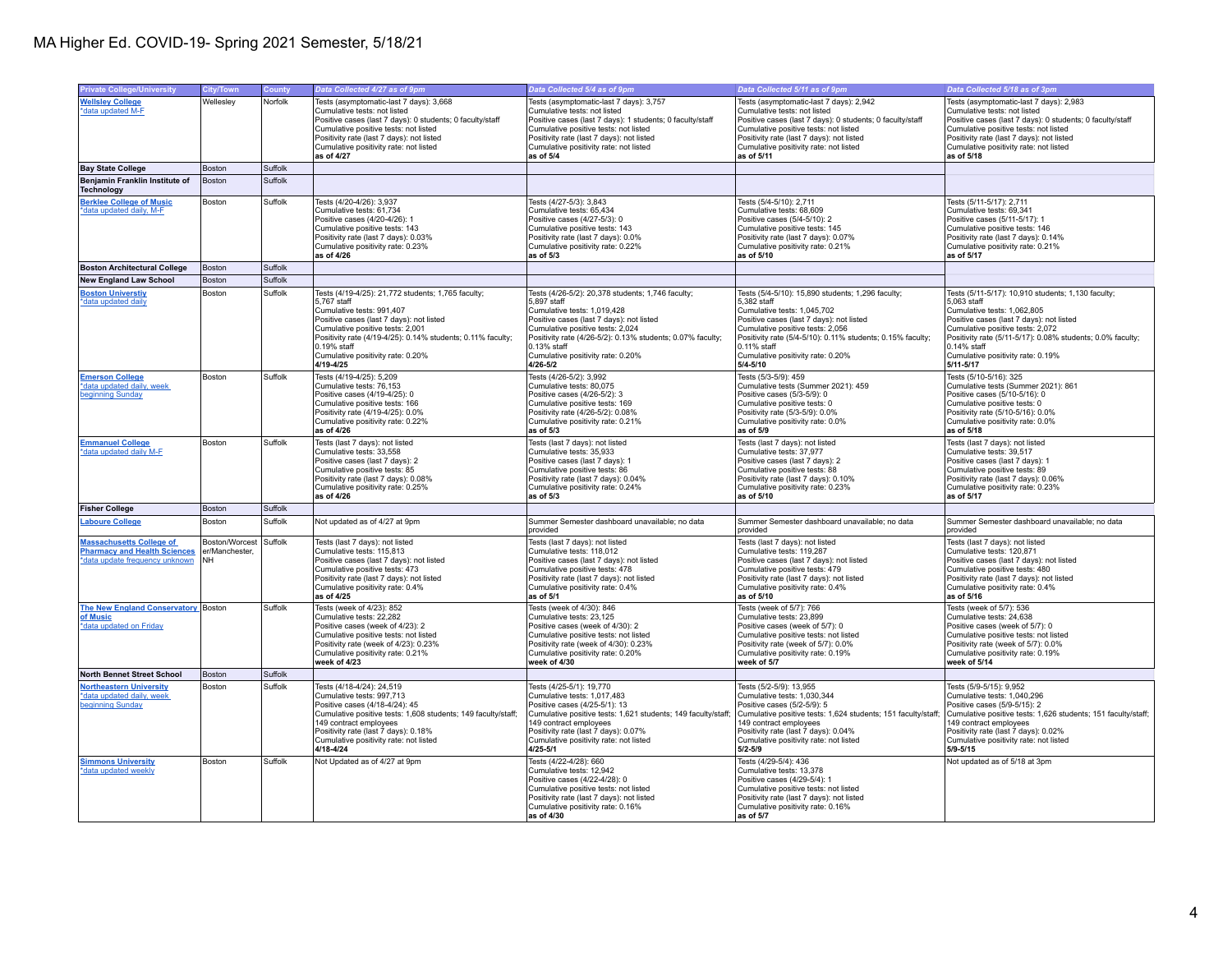| <b>Private College/University</b>                                                    | City/Town | <b>County</b> | Data Collected 4/27 as of 9pm                                                                                                                                                                                                                                             | Data Collected 5/4 as of 9pm                                                                                                                                                                                                                                               | Data Collected 5/11 as of 9pm                                                                                                                                                                                                                                             | Data Collected 5/18 as of 3pm                                                                                                                                                                                                                                             |
|--------------------------------------------------------------------------------------|-----------|---------------|---------------------------------------------------------------------------------------------------------------------------------------------------------------------------------------------------------------------------------------------------------------------------|----------------------------------------------------------------------------------------------------------------------------------------------------------------------------------------------------------------------------------------------------------------------------|---------------------------------------------------------------------------------------------------------------------------------------------------------------------------------------------------------------------------------------------------------------------------|---------------------------------------------------------------------------------------------------------------------------------------------------------------------------------------------------------------------------------------------------------------------------|
| <b>Suffolk University</b><br>*data update frequency unknown                          | Boston    | Suffolk       | Tests (4/19-4/23): 2,555<br>Cumulative tests: 84,071<br>Positive cases (4/19-4/23): 5<br>Cumulative positive tests: 297<br>Positivity rate (last 7 days): not listed<br>Cumulative positivity rate: 0.353%                                                                | Tests (4/24-4/29): 1,961<br>Cumulative tests: 86,442<br>Positive cases (4/24-4/29): 2<br>Cumulative positive tests: 299<br>Positivity rate (last 7 days): not listed<br>Cumulative positivity rate: 0.346%                                                                 | Tests (4/30-5/7): 2,066<br>Cumulative tests: 88,015<br>Positive cases (4/30-5/7): 1<br>Cumulative positive tests: 300<br>Positivity rate (last 7 days): not listed<br>Cumulative positivity rate: 0.341%                                                                  | Tests (5/8-5/13): 800<br>Cumulative tests: 88,815<br>Positive cases (5/8-5/13): 0<br>Cumulative positive tests: 300<br>Positivity rate (last 7 days): not listed<br>Cumulative positivity rate: 0.338%                                                                    |
|                                                                                      |           |               | as of 4/24                                                                                                                                                                                                                                                                | as of 5/1                                                                                                                                                                                                                                                                  | as of 5/7                                                                                                                                                                                                                                                                 | as of 5/14                                                                                                                                                                                                                                                                |
| <b>Urban College of Boston</b>                                                       | Boston    | Suffolk       |                                                                                                                                                                                                                                                                           |                                                                                                                                                                                                                                                                            |                                                                                                                                                                                                                                                                           |                                                                                                                                                                                                                                                                           |
| <b>Wentworth Institute of</b><br><b>Technology</b><br>*data update frequency unknown | Boston    | Suffolk       | Tests (last 7 days): 2.352<br>Cumulative tests: 44,091<br>Positive cases (last 7 days): 3<br>Cumulative positive tests: 351<br>Positivity rate: 0.14%<br>Cumulative positivity rate: not listed<br>as of 4/27                                                             | Summer Semester dashboard unavailable: no data<br>provided                                                                                                                                                                                                                 | Tests (last 7 days): 1.622<br>Cumulative tests (Summer 2021): 986<br>Positive cases (last 7 days): 3<br>Cumulative positive tests (Summer 2021): 3<br>Positivity rate: 0.10%<br>Cumulative positivity rate: not listed<br>as of 5/11                                      | Tests (last 7 days): 2.327<br>Cumulative tests (Summer 2021): 3,969<br>Positive cases (last 7 days): 1<br>Cumulative positive tests (Summer 2021): 4<br>Positivity rate: 0.04%<br>Cumulative positivity rate: not listed<br>as of 5/18                                    |
| <b>William James College</b>                                                         | Boston    | Suffolk       |                                                                                                                                                                                                                                                                           |                                                                                                                                                                                                                                                                            |                                                                                                                                                                                                                                                                           |                                                                                                                                                                                                                                                                           |
| <b>Anna Maria College</b><br>*data updated on Friday                                 | Paxton    | Worcester     | Tests (last 7 days): 1,839<br>Cumulative tests: 15,669<br>Positive cases (last 7 days): 2<br>Cumulative positive tests: 69<br>Positivity rate (last 7 days): 0.11%<br>Cumulative positivity rate: 0.44%<br>as of 4/22                                                     | Tests (last 7 days): 1,829<br>Cumulative tests: 16,886<br>Positive cases (last 7 days): 1<br>Cumulative positive tests: 69<br>Positivity rate (last 7 days): 0.05%<br>Cumulative positivity rate: 0.41%<br>as of 4/29                                                      | Tests (last 7 days): 1,523<br>Cumulative tests: 17,675<br>Positive cases (last 7 days): 1<br>Cumulative positive tests: 70<br>Positivity rate (last 7 days): 0.0%<br>Cumulative positivity rate: 0.40%<br>as of 5/4                                                       | Tests (last 7 days): 929<br>Cumulative tests: 19,360<br>Positive cases (last 7 days): 0<br>Cumulative positive tests: 71<br>Positivity rate (last 7 days): 0.0%<br>Cumulative positivity rate: 0.37%<br>as of 5/17                                                        |
| <b>Assumption College</b><br>*data updated on Friday                                 | Worcester | Worcester     | Tests (last 7 days): not listed<br>Cumulative tests: 36.425<br>Positive cases (7 days): not listed<br>Cumulative positive tests: 33 students; 22 employees<br>Positivity rate: not listed<br>Cumulative positivity rate: 0.11%<br>$4/18 - 4/24$                           | Tests (last 7 days): not listed<br>Cumulative tests: 38.782<br>Positive cases (7 days): not listed<br>Cumulative positive tests: 33 students; 22 employees<br>Positivity rate: not listed<br>Cumulative positivity rate: 0.14%<br>$4/25 - 5/1$                             | Tests (last 7 days): not listed<br>Cumulative tests: 40.350<br>Positive cases (7 days): not listed<br>Cumulative positive tests: 33 students; 22 employees<br>Positivity rate: not listed<br>Cumulative positivity rate: 0.13%<br>$5/2 - 5/8$                             | Tests (last 7 days): not listed<br>Cumulative tests: 41.088<br>Positive cases (7 days): not listed<br>Cumulative positive tests: 33 students; 22 employees<br>Positivity rate: not listed<br>Cumulative positivity rate: 0.13%<br>5/9-5/15                                |
| <b>Becker College</b><br>*data updated on Tuesday                                    | Worcester | Worcester     | Tests (last 7 days): 1,213<br>Cumulative tests: 19.012<br>Positive cases (last 7 days): 3<br>Cumulative positive tests: not listed<br>Positivity rate (last 7 days): not listed<br>Cumulative positivity rate: not listed<br>as of 4/27                                   | Tests (last 7 days): 932<br>Cumulative tests: 19,950<br>Positive cases (last 7 days): 2<br>Cumulative positive tests: not listed<br>Positivity rate (last 7 days): not listed<br>Cumulative positivity rate: not listed<br>as of $5/4$                                     | Tests (last 7 days): 516<br>Cumulative tests: 20,472<br>Positive cases (last 7 days): 0<br>Cumulative positive tests: not listed<br>Positivity rate (last 7 days): not listed<br>Cumulative positivity rate: not listed<br>as of 5/11                                     | Not updated as of 5/18 at 3pm                                                                                                                                                                                                                                             |
| <b>Clark University</b><br>*data updated daily                                       | Worcester | Worcester     | Tests (last 7 days): 5,420<br>Cumulative tests: 40,709<br>Positive cases (last 7 days): 8<br>Cumulative positive tests (last 30 days): 22<br>Positivity rate (last 7 days): not listed<br>Cumulative positivity rate: not listed<br>as of 4/26                            | Tests (last 7 days): 5,221<br>Cumulative tests: 45,932<br>Positive cases (last 7 days): 12<br>Cumulative positive tests (last 30 days): 30<br>Positivity rate (last 7 days): not listed<br>Cumulative positivity rate: not listed<br>as of $5/3$                           | Tests (last 7 days): 5,112<br>Cumulative tests: 51.039<br>Positive cases (last 7 days): 2<br>Cumulative positive tests (last 30 days): 31<br>Positivity rate (last 7 days): not listed<br>Cumulative positivity rate: not listed<br>as of 5/10                            | Tests (last 7 days): 4,818<br>Cumulative tests: 56.897<br>Positive cases (last 7 days): 1<br>Cumulative positive tests (last 30 days): 24<br>Positivity rate (last 7 days): not listed<br>Cumulative positivity rate: not listed<br>as of 5/18                            |
| <b>Holy Cross College</b><br>*data updated daily                                     | Worcester | Worcester     | Tests (last 7 days): not listed<br>Cumulative tests: 108.276<br>Positive cases (last 7 days); not listed<br>Cumulative positive tests: 244 students; 51 staff;<br>3 other<br>Positivity rate (last 7 days): 0.19%<br>Cumulative positivity rate: not listed<br>as of 4/27 | Tests (last 7 days): not listed<br>Cumulative tests: 113.410<br>Positive cases (last 7 days); not listed<br>Cumulative positive tests: 251 students; 52 staff;<br>3 other<br>Positivity rate (last 7 days): 0.15%<br>Cumulative positivity rate: not listed<br>as of $5/4$ | Tests (last 7 days): not listed<br>Cumulative tests: 119.123<br>Positive cases (last 7 days): not listed<br>Cumulative positive tests: 261 students; 53 staff;<br>3 other<br>Positivity rate (last 7 days): 0.22%<br>Cumulative positivity rate: not listed<br>as of 5/11 | Tests (last 7 days); not listed<br>Cumulative tests: 122.929<br>Positive cases (last 7 days): not listed<br>Cumulative positive tests: 265 students; 53 staff;<br>3 other<br>Positivity rate (last 7 days): 0.09%<br>Cumulative positivity rate: not listed<br>as of 5/18 |
| <b>Nichols College</b><br>*data updated weekly beginning<br><b>Monday</b>            | Dudley    | Worcester     | Tests (4/19-4/23): 1.711<br>Cumulative tests: 50,414<br>Positive cases (4/19-4/23): 2<br>Cumulative positive tests: 150<br>Positivity rate (4/19-4/23): 0.12%<br>Cumulative positivity rate: 0.30%<br>$4/19 - 4/23$                                                       | Tests (4/26-4/30): 1.526<br>Cumulative tests: 51,940<br>Positive cases (4/26-4/30): 0<br>Cumulative positive tests: 150<br>Positivity rate (4/26-4/30): 0.0%<br>Cumulative positivity rate: 0.29%<br>4/26-4/30                                                             | Tests (5/3-5/7): 1.427<br>Cumulative tests: 53,367<br>Positive cases (5/3-5/7): 0<br>Cumulative positive tests: 150<br>Positivity rate (5/3-5/7): 0.0%<br>Cumulative positivity rate: 0.28%<br>$5/3 - 5/7$                                                                | Tests (5/10-5/14): 1,019<br>Cumulative tests: 54,386<br>Positive cases (5/10-5/14): 0<br>Cumulative positive tests: 150<br>Positivity rate (5/10-5/14): 0.0%<br>Cumulative positivity rate: 0.27%<br>5/10-5/14                                                            |
| <b>Worcester Polytechnic Institute</b><br>*data updated M-F                          | Worcester | Worcester     | Tests (last 7 days): 8,797<br>Cumulative tests. (last 30 days): 36,467<br>Positive cases (last 7 days): 7<br>Cumulative positive tests (last 30 days): 50<br>Positivity rate (last 7 days): 0.081%<br>Cumulative positivity rate (last 30 days): 0.140%<br>as of 4/25     | Tests (last 7 days): 10,192<br>Cumulative tests. (last 30 days): 39,076<br>Positive cases (last 7 days):3<br>Cumulative positive tests (last 30 days): 41<br>Positivity rate (last 7 days): 0.030%<br>Cumulative positivity rate (last 30 days): 0.107%<br>as of 4/29      | Tests (last 7 days): 9,073<br>Cumulative tests. (last 30 days): 35,963<br>Positive cases (last 7 days): 3<br>Cumulative positive tests (last 30 days): 23<br>Positivity rate (last 7 days): 0.034%<br>Cumulative positivity rate (last 30 days): 0.065%<br>as of 5/8      | Tests (last 7 days): 4,587<br>Cumulative tests. (last 30 days): 33,857<br>Positive cases (last 7 days): 6<br>Cumulative positive tests (last 30 days): 20<br>Positivity rate (last 7 days): 0.134%<br>Cumulative positivity rate (last 30 days): 0.06%<br>as of 5/14      |
| <b>Boston Graduate School of</b><br>Psyhcoanalysis                                   | Brookline | Middlesex     |                                                                                                                                                                                                                                                                           |                                                                                                                                                                                                                                                                            |                                                                                                                                                                                                                                                                           |                                                                                                                                                                                                                                                                           |